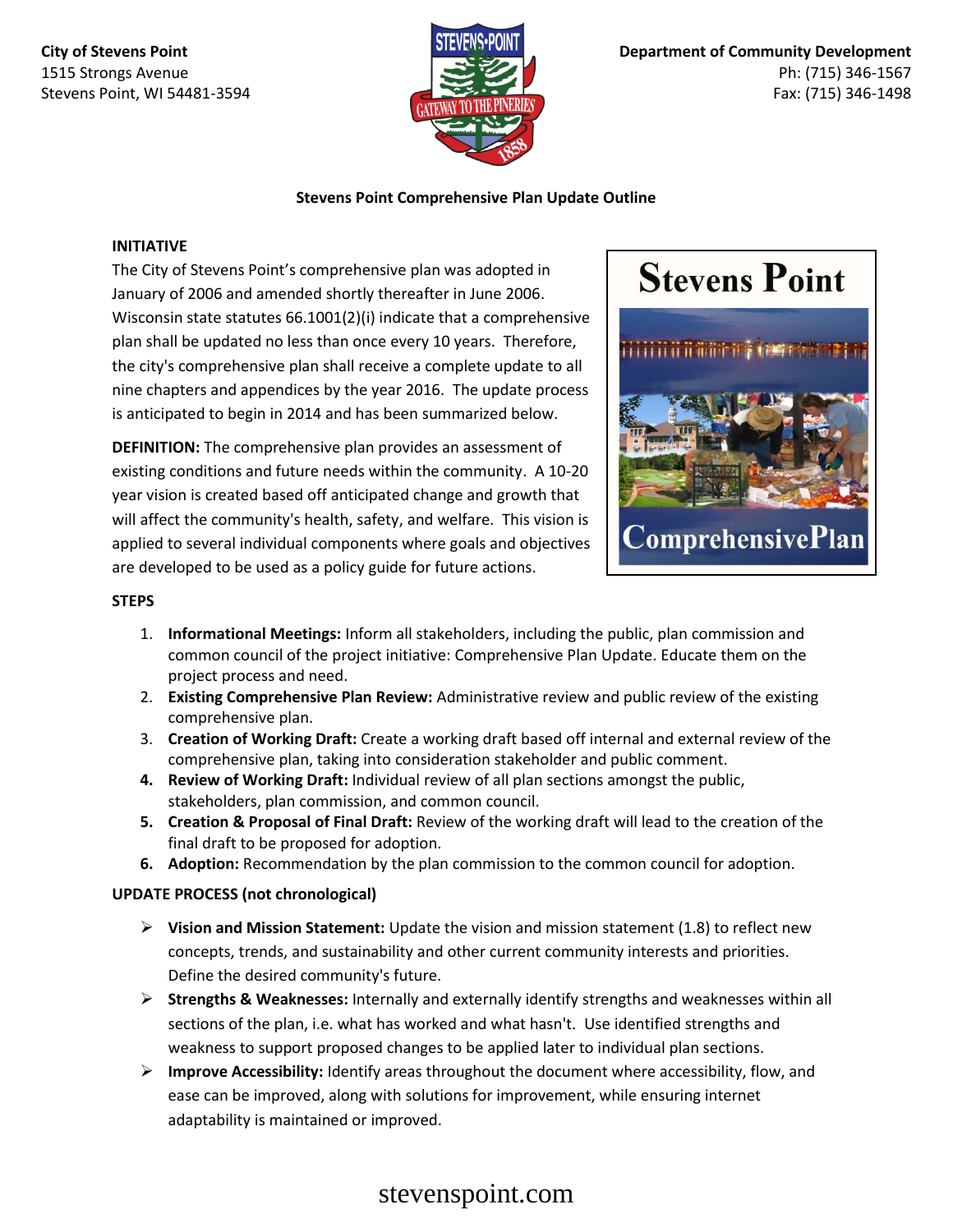- **Data, Statistics, Facts:** Updating statistics and data in the plan, which primarily consist of Census figures is vital in developing new goals, objectives, and policies. A majority of Census data throughout the plan was from the 2000 Census. A practice to improve accessibility, meeting step 2 above, may be to provide detailed data and statistics as an appendix.
- **Integration of other Documents:** City documents, plans, and ordinances that have been updated since the comprehensive plan's creation should be infused within the plan update where necessary. Furthermore, any new ordinance revisions or other anticipated plan updates may be integral components and should be considered during the update.
- **Growth Areas:** Previous steps should lead to the determination of anticipated future land use growth areas. Preparation and planning for all types of development, along with services for those developments can assist in the timely realization of growth.
- **Revision, Addition or Deletion of Goals and Objectives:** Goals and objectives that have been accomplished should be removed, while those that are still pertinent shall remain. Those that do not reflect updated figures and components within the plan should be revised if they are still significant. New goals should be added.
- **Implementation:** Diagnose how the original plan was used and in what aspects. Adjustment may need to be made to the implementation section to ensure the document's use continues appropriately.
- **Adoption:** The comprehensive plan update will be conducted through public, noticed hearings where community members and interested persons will be encouraged to comment. Comment periods will also occur during plan commission meetings. Common council adoption of the comprehensive plan is the final step in the process.

### **ADMINISTRATIVE ROLE**

City and Portage County Planning and Zoning staff will provide the expertise to revise and update the various plan sections and produce any new essential sections or maps determined throughout the process. City staff will lead the comprehensive plan update process however, by organizing and scheduling meetings and workshops, recording all comments, and relaying information to all stakeholders, including the county while also assisting in the creation of plan sections and maps. City and county staff will maintain a timeline following the outline to ensure all steps throughout the plan update process are complete prior to the deadline. Additionally, staff from several departments, with expertise to any correlated comprehensive plan chapters and/or components will assist in updating the plan.

Plan Commission: The plan commission will lead the update process for the comprehensive plan. Staff will present frequent progress reports for review during regular or special meetings where plan section drafts will be individually reviewed. Plan commission members will be invited and encouraged to attend all public workshops and visioning sessions. Plan commission will make a final recommendation on the entire updated draft comprehensive plan to common council.

Common Council: Similar to the plan commission, alderpersons will be invited and encouraged to attend all workshops, visioning sessions, and commission meetings. Furthermore, the common council will be provided with updates through the plan commission minutes. Final plan adoption will occur by the council.

# stevenspoint.com